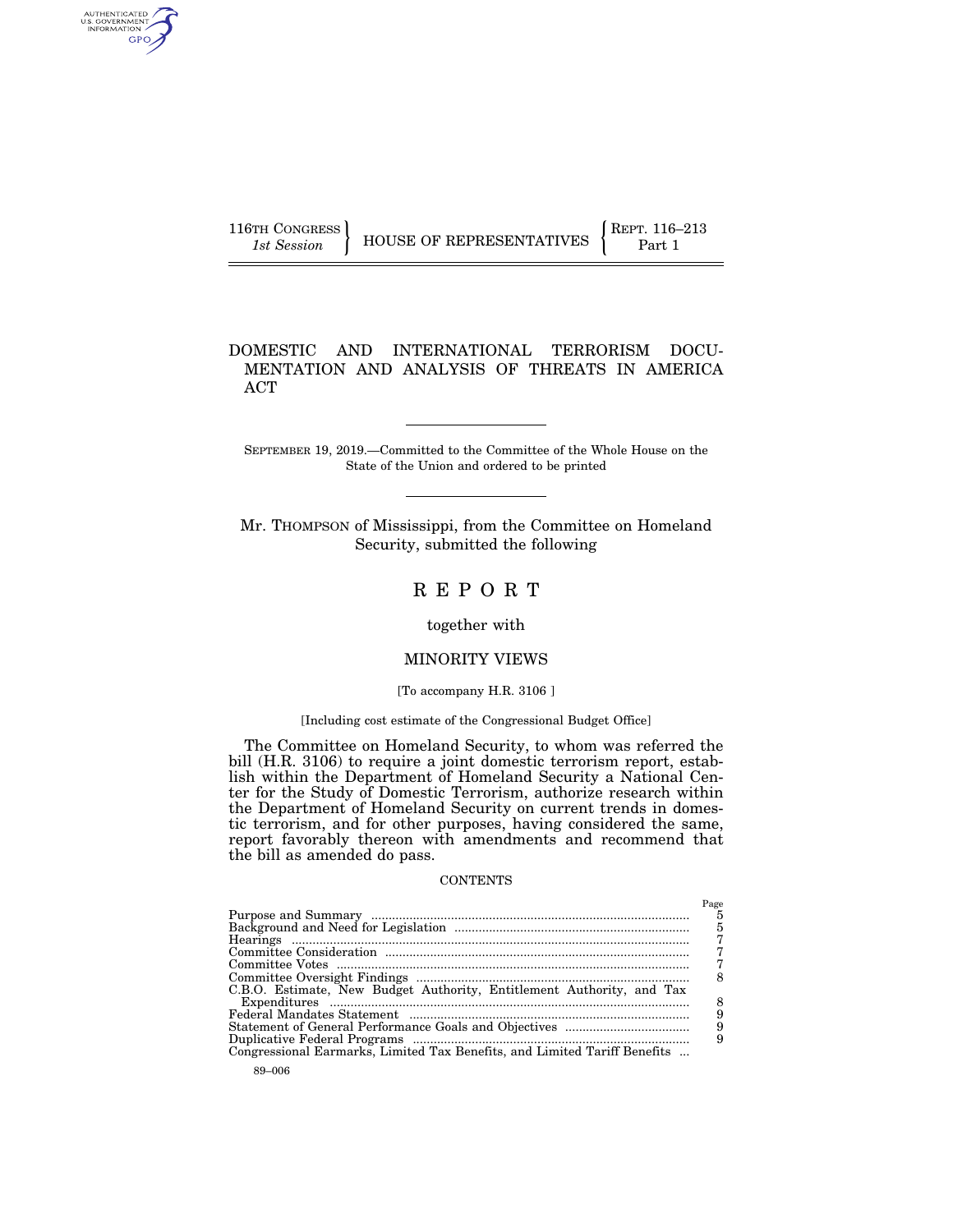| 12 |
|----|
| 14 |

## The amendments are as follows:

Strike all after the enacting clause and insert the following:

### **SECTION 1. SHORT TITLE.**

This Act may be cited as the ''Domestic and International Terrorism Documentation and Analysis of Threats in America Act'' or the ''Domestic and International Terrorism DATA Act''.

**SEC. 2. DEFINITIONS.** 

In this Act:

(1) APPROPRIATE CONGRESSIONAL COMMITTEES.—The term ''appropriate congressional committees'' means the Committee on Homeland Security, the Committee on the Judiciary, and the Permanent Select Committee on Intelligence of the House of Representatives and the Committee on Homeland Security and Governmental Affairs, the Committee on the Judiciary, and the Select Committee on Intelligence of the Senate.

(2) DIRECTOR.—The term ''Director'' means the Director of the Federal Bureau of Investigation.

(3) DOMESTIC TERRORISM.—The term ''domestic terrorism'' has the meaning

given such term in section 2331 of title 18, United States Code.<br>
(4) HATE CRIME.—The term "hate crime" means criminal offenses committed<br>
in violation of sections 241, 245, 247, and 249 of title 18, United States Code,<br>
a

meaning given such term in section 2331 of title 18, United States Code.

(6) ONLINE PLATFORM.—The term ''online platform'' means any public-facing website, web application, or digital application, including a mobile application, and includes a social network, an ad network, a search engine, or an email service.

(7) PERSONALLY IDENTIFIABLE INFORMATION.—The term ''personally identifi-able information'' means any information about an individual elicited, collected, stored, or maintained by an agency, including the following:

(A) Any information that can be used to distinguish or trace the identity of an individual, such as a name, a social security number, a date and place of birth, a mother's maiden name, or biometric records.

(B) Any other information that is linked or linkable to an individual, such as medical, educational, financial, or employment information.

(8) SECRETARY.—The term ''Secretary'' means the Secretary of Homeland Security.

# **TITLE I—FEDERAL EFFORTS AGAINST DOMES-TIC TERRORISM AND INTERNATIONAL TER-RORISM**

#### **SEC. 101. JOINT DOMESTIC TERRORISM AND INTERNATIONAL TERRORISM REPORT.**

(a) ANNUAL REPORT REQUIRED.—Not later than 180 days after the date of the enactment of this Act and annually thereafter for five years, the Secretary, the Attorney General, and the Director shall submit to the Comptroller General of the United States and the appropriate congressional committees a joint report on domestic terrorism and international terrorism.

(b) CONTENTS.—

(1) IN GENERAL.—Each report submitted under subsection (a) shall include the following:

(A) All guidance, policy memos, and related documents regarding the following:

(i) The criteria for opening a domestic or international terrorism investigation, including any standards of proof required before opening such investigation.

(ii) Sharing of domestic or international terrorism information across law enforcement agencies.

(iii) Federal requirements and compliance with privacy, civil rights, and civil liberties policies and protections, including protections against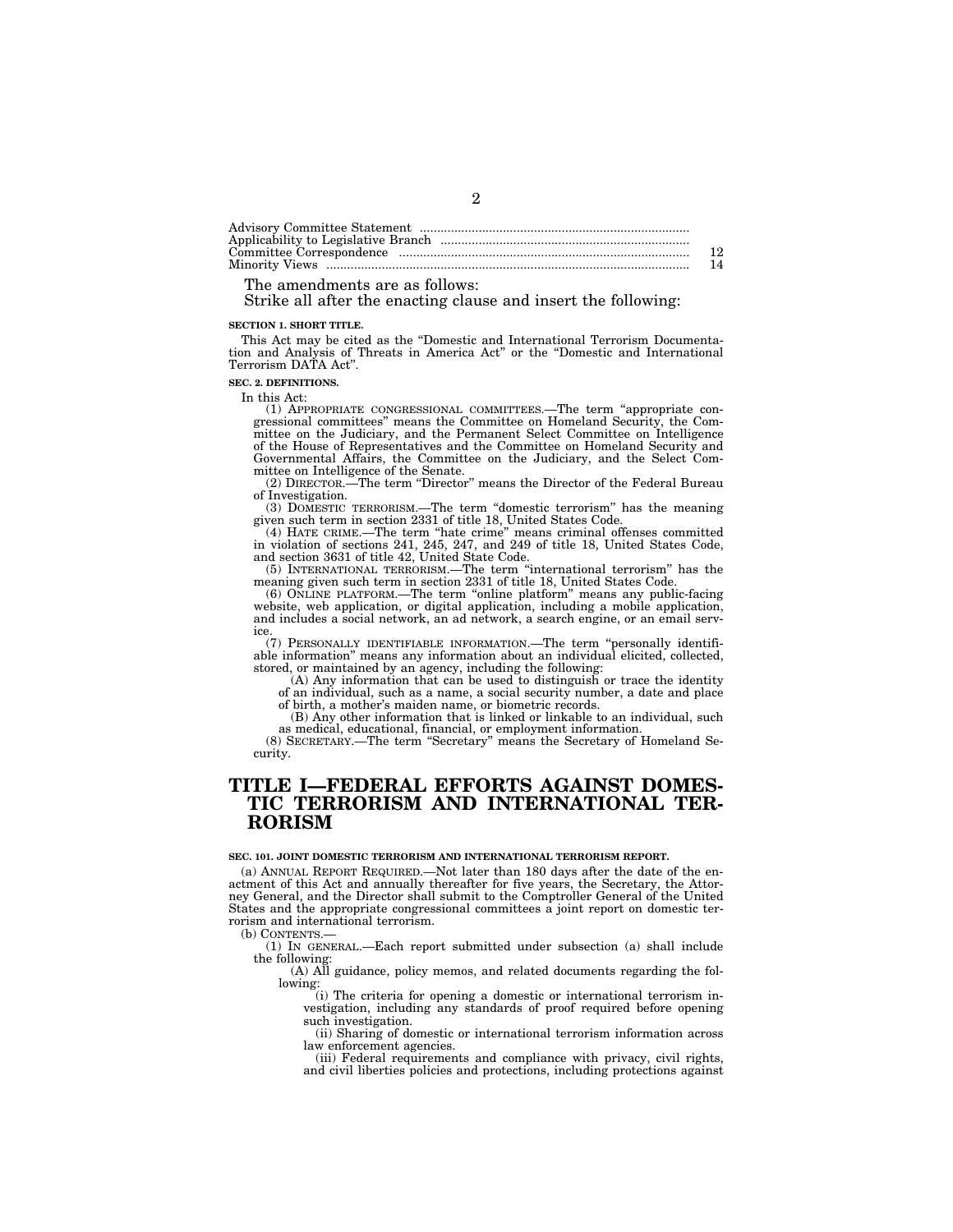the public release of the names or personally identifiable information of individuals involved in incidents, investigations, indictments, pros-

ecutions, or convictions for which data is reported under this section. (B) A description of the methodology utilized to identify domestic and international terrorism investigative classifications (including any subcategories) and to assign an investigative classification (including any subcategory) to a domestic or international terrorism incident.

 $(C)$  The information required under paragraph  $(2)$ .

(2) INFORMATION ON DOMESTIC TERRORISM AND INTERNATIONAL TERRORISM.— Except as provided in subparagraph (A), each report submitted under subsection (a) shall include information on incidents of domestic terrorism and international terrorism, including, with respect to each investigative classification (including any subcategory) of each such incident, the number and type of actual and attempted property crimes, the number and type of actual and attempted attacks on persons, the number of people injured, and the number of people killed, and—

(A) in the first such report, data on incidents or attempted incidents of domestic terrorism and international terrorism that have occurred in the United States since April 19, 1995, disaggregated by fiscal year, including, with respect to each such incident, the number and type of property crimes, the number and type of actual and attempted attacks on persons, the number of people injured, and number of people killed; and

(B) in each subsequent report for the preceding fiscal year—

(i) data on incidents or attempted incidents of domestic terrorism and international terrorism that occurred in the United States, including, with respect to each such incident, the number and type of actual and attempted property crimes, the number and type of actual and attempted attacks on persons, the number of people injured, and the number of people killed; and

(ii) the number of—

(I) assessments, preliminary investigations, and full investigations with a domestic terrorism or international terrorism nexus initiated by the Federal Bureau of Investigation, disaggregated by investigative classification (including any subcategories), and the number of such investigations that were initiated as a result of a hate crime investigation;

(II) indictments with a domestic terrorism or international terrorism nexus, disaggregated by investigative classification (including any subcategories), and an explanation of each such indictment;

(III) prosecutions with a domestic terrorism or international terrorism nexus, disaggregated by investigative classification (including any subcategories), and an explanation of each such prosecution; and

(IV) convictions with a domestic terrorism or international terrorism nexus, disaggregated by investigative classification (including any subcategories), and an explanation of each such conviction; and

(iii) the number of full-time staff, including position descriptions, employed by the Department of Homeland Security and the Department of Justice to handle matters described in subclauses (I) through (IV) of clause (ii), disaggregated by domestic terrorism and international terrorism.

(3) BREAKDOWN OF CERTAIN INFORMATION.—The information provided under paragraph (2) related to the number of people killed or injured shall include a breakdown of law enforcement, first responders, military personnel, and other government officials.

(c) FORMAT.—The information required pursuant to subclauses (I) through (IV) of subsection  $(b)(2)(B)(ii)$  may be provided in a format that uses the marking associated with the Central Records System or any successor system.

(d) INFORMATION QUALITY.—Each report submitted under subsection (a) shall comply with the guidelines issued by the Director of the Office of Management and Budget pursuant to section 515 of title V of the Consolidated Appropriations Act, 2001 (Public Law 106–554; 114 Stat. 2763A–154) (commonly referred to as the ''Data Quality Act'').

(e) CLASSIFICATION AND PUBLIC RELEASE.—Each report submitted under subsection (a) shall be

(1) unclassified with a classified annex only if necessary; and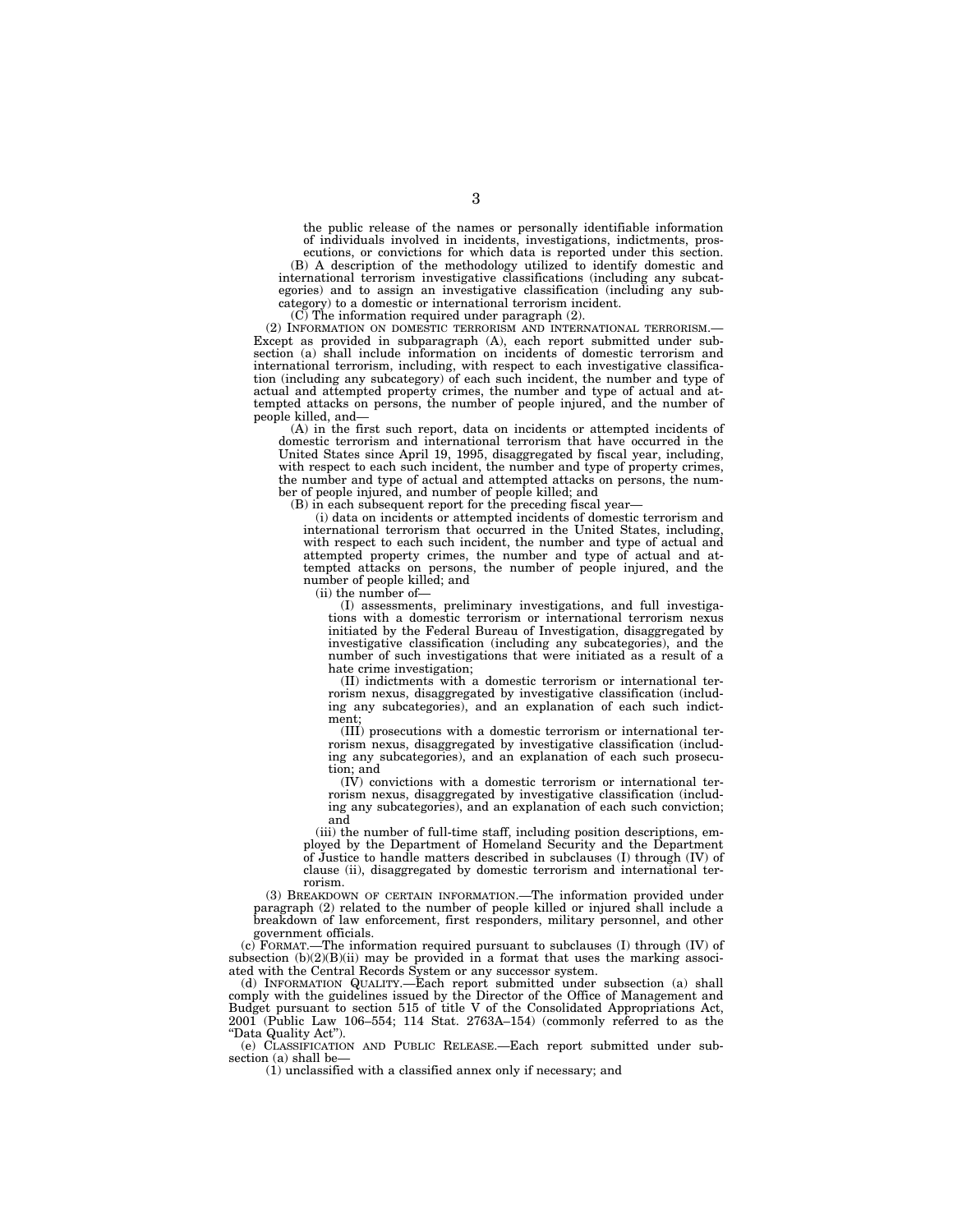(2) in the case of the unclassified portion of each such report, posted on the public websites of the Department of Homeland Security, the Department of Justice, and the Federal Bureau of Investigation.

#### **SEC. 102. ANNUAL COMPTROLLER GENERAL AUDIT OF JOINT REPORT ON DOMESTIC TER-RORISM AND INTERNATIONAL TERRORISM.**

(a) REVIEWS REQUIRED.—Not later than 180 days after each submission of a joint report on domestic terrorism and international terrorism under section 101(a) and for five years thereafter, the Comptroller General of the United States shall submit to the appropriate congressional committees an audit of each such report.

(b) ELEMENTS OF REVIEW.—In conducting each audit under subsection (a), the Comptroller General of the United States shall—

(1) use standard methodology and reporting formats in order to identify, demonstrate, and display any changes over time, including relating to the number of investigations, indictments, prosecutions, convictions, and full-time staff between report submissions;

(2) evaluate adherence to such standard methodology and the privacy, civil rights, and civil liberties policies and protections set forth in section  $101(b)(1)(A)(iii)$  and  $101(b)(1)(B);$ 

(3) evaluate all guidance, policy memos, and related documents utilized to decide to initiate investigations with a domestic terrorism nexus; and

(4) include any other subject matter the Comptroller General determines appropriate.

(c) ACCESS TO RELEVANT DATA.—The Attorney General, the Director, and the Secretary shall ensure that the Comptroller General of the United States has access to all data necessary to conduct each audit under subsection (a), consistent with section 716(a) of title 31, United States Code.

# **TITLE II—HOMELAND SECURITY RESEARCH ON DOMESTIC TERRORISM AND INTER-NATIONAL TERRORISM**

### **SEC. 201. RESEARCH ON DOMESTIC TERRORISM AND INTERNATIONAL TERRORISM.**

(a) REPORT.—Not later than 180 days after the date of enactment of this Act and annually thereafter, the Secretary, acting through the Under Secretary for Science and Technology of the Department of Homeland Security, shall submit to the Committee on Homeland Security of the House of Representatives and the Committee on Homeland Security and Governmental Affairs of the Senate a report on international terrorism with a nexus, including an ideological or other relationship, with a current trend in domestic terrorism in the United States. Each such report shall take into consideration acts that resulted in indictment, prosecution, or conviction, and any patterns among such terrorist acts.

(b) CONTENTS.—Each report submitted under subsection (a) shall include the following:

(1) Information on international terrorism with ideological, financial, logistical, or other connections to domestic terrorism.

(2) Information on trends in the use of online platforms for such terrorism. (3) Strategies that foreign governments have undertaken to counter such terrorism.

(4) The potential benefits and risks of implementing such strategies in the United States, including any potential harm to local communities, privacy, civil rights, civil liberties, and safety.

# **TITLE III—AUTHORIZATION OF APPROPRIA-TIONS AND RULES OF CONSTRUCTION**

#### **SEC. 301. AUTHORIZATION OF APPROPRIATIONS.**

There are authorized to be appropriated \$2,000,000 for each of fiscal years 2020 through 2026 to carry out this  $Act, of which \text{ $1,000,000 is authorized to be approx$ priated for each of such fiscal years for the completion of the joint reports on domestic terrorism and international terrorism under section 101, and \$1,000,000 is authorized to be appropriated for each of such fiscal years to carry out section 201.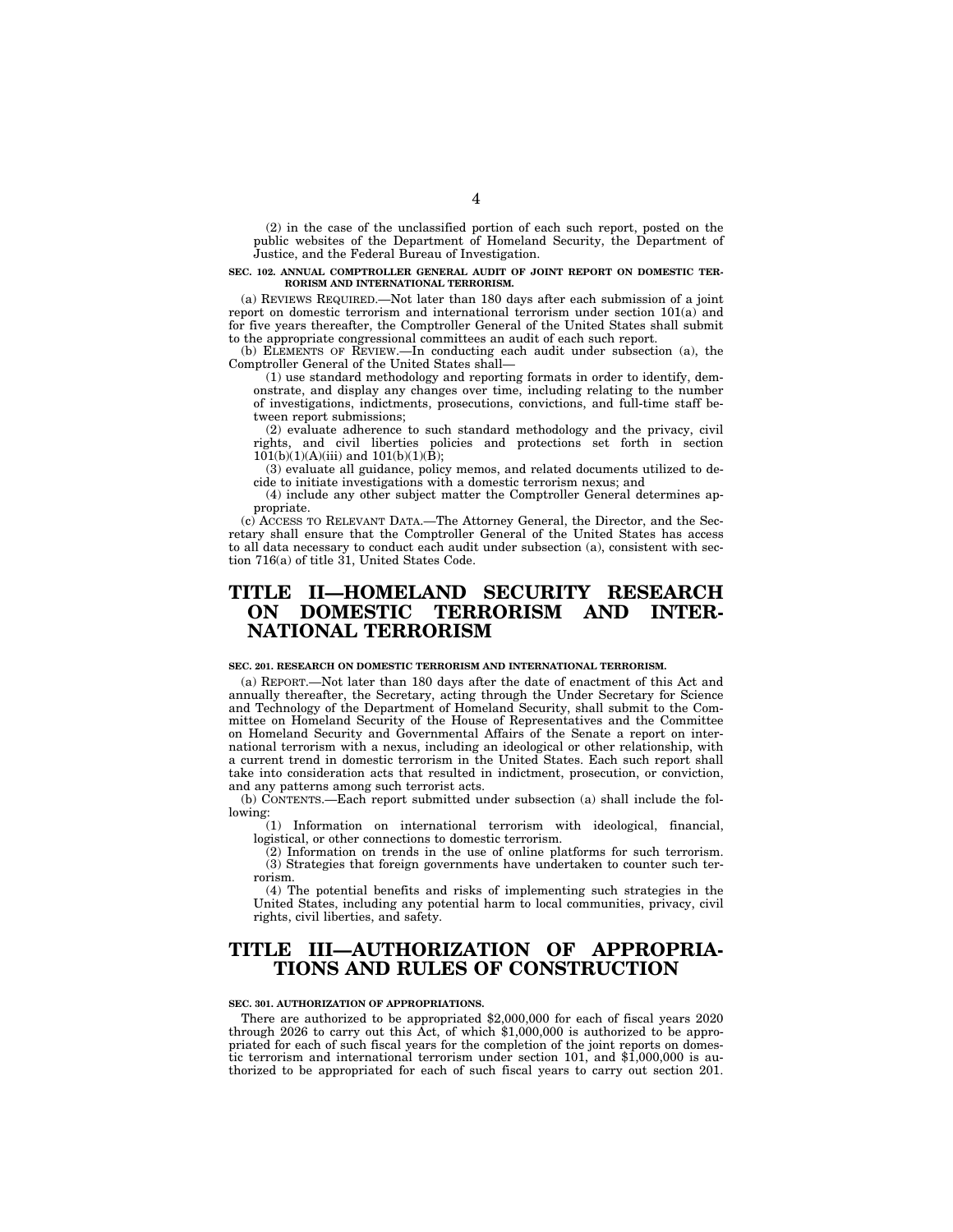#### **SEC. 302. RULES OF CONSTRUCTION.**

(a) PII.—No report or database created pursuant to this Act may contain the personally identifiable information of any person except persons indicted or convicted of a crime with a domestic terrorism or international terrorism nexus.

(b) DISCOURSE.—No report or database created pursuant to this Act may contain the name or other identifiable information of any organization engaged in lawful political or public discourse in the United States protected under the First Amendment of the United States Constitution.

(c) PROTECTION.—Nothing in this Act abrogates, diminishes, or weakens the provisions of any Federal or State law that prevents or protects against the unauthorized collection or release of personal records or personally identifiable information.

(d) DOMESTIC TERRORISM RELATED INFORMATION.—Nothing in this Act may be construed as authorizing the submission of the joint report required under section 101 of this Act in a form that does not include information required with respect to domestic terrorism.

Amend the title so as to read:

A bill to require a joint domestic and international terrorism report, authorize research within the Department of Homeland Security on current trends in domestic terrorism, and for other purposes.

### PURPOSE AND SUMMARY

H.R. 3106, the Domestic and International Terrorism Documentation and Analysis of Threats in America (''Domestic and International Terrorism DATA'') Act, seeks to foster transparency and facilitate informed policymaking on domestic and international terrorism by: (1) requiring the Federal Bureau of Investigation (FBI), the Department of Justice (DOJ), and the Department of Homeland Security (DHS) to produce an annual, unclassified joint report that provides data on domestic and international terrorist incidents; assessments, investigations, indictments, prosecutions, and convictions with a domestic or international terrorism nexus; and the number of full-time staff working on domestic terrorism employed by DOJ and DHS; (2) requiring FBI, DOJ, and DHS to affirm that they have complied with relevant privacy, civil rights, and civil liberties protections in compiling this data and to explain the methodology they use to categorize domestic terrorism; (3) requiring the Government Accountability Office to audit the annual reports as well as adherence to privacy, civil rights, and civil liberties protections and the agencies' stated methodologies; and (4) requiring DHS' Science and Technology Directorate to study transnational links between groups linked to domestic terrorism in the United States, such as white supremacists, and their counterparts abroad.

### BACKGROUND AND NEED FOR LEGISLATION

Domestic terrorism-including white supremacist extremist violence-presents a persistent and growing threat to the security of our homeland.

Data collected by civil rights groups and other stakeholders attest to a troubling rise in domestic terrorism in recent years. According to the ADL (Anti-Defamation League), in 2018, domestic extremists killed at least 50 people in the U.S., a sharp increase from the 37 extremist-related murders documented in 2017, though still lower than the totals for 2015 (70 murders) and 2016 (72 mur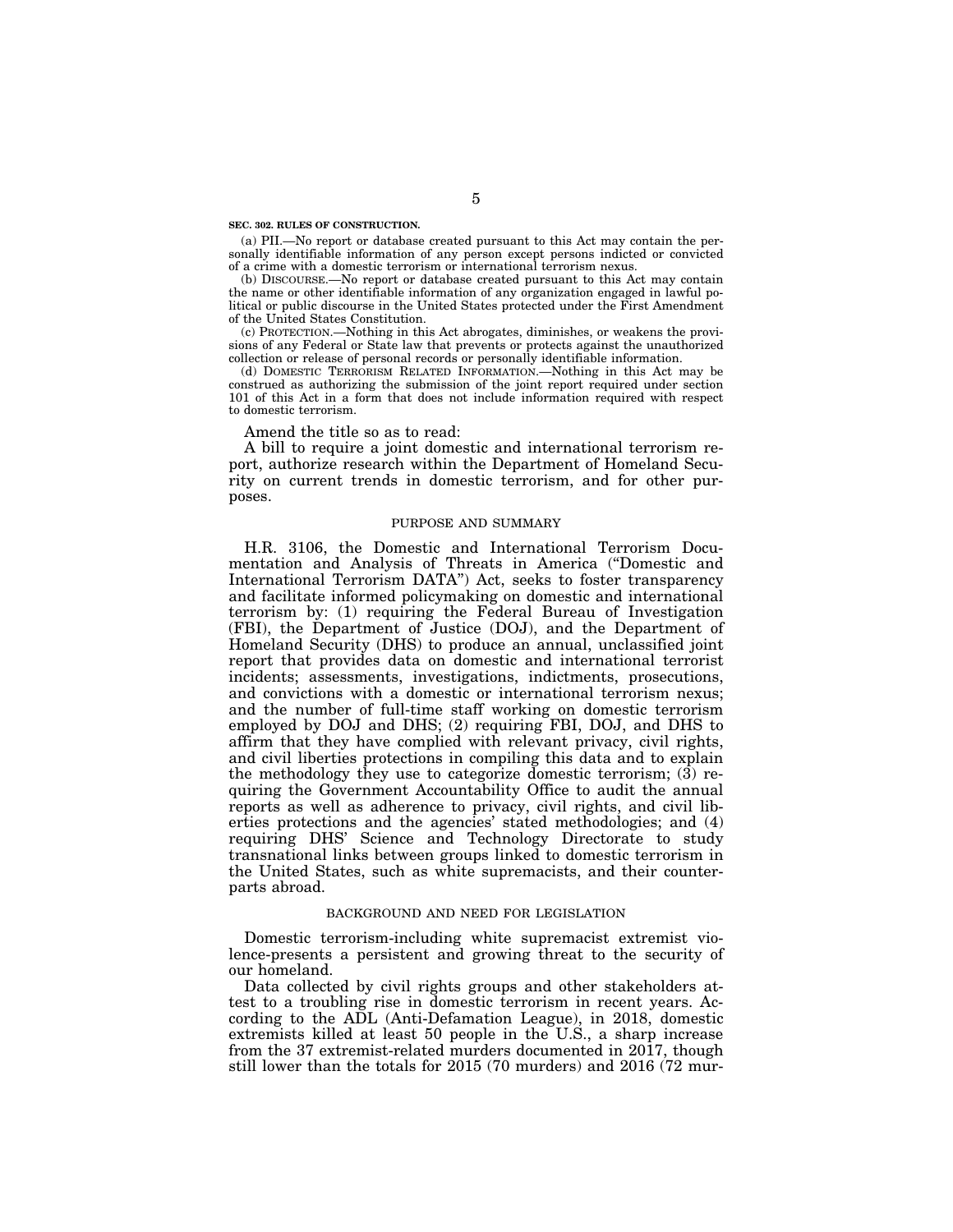ders). The 50 deaths made 2018 the fourth-deadliest year on record for domestic extremist-related killings since 1970.1

According to an analysis by the Washington Post, between 2010 and 2017, right-wing violent extremists committed a third of all acts of domestic terrorism in the U.S. (92 out of 263), more than Islamist terrorists (38 out of 263) and left-wing terrorists (34 out of 263) put together.2 Unpublished FBI data leaked to the Washington Post in early March 2019 reveal that there were more domestic terrorism-related arrests than international terrorism-related arrests in both Fiscal Year (FY) 2017 and FY 2018.3

According to the ADL, there were 427 extremist-related killings in the U.S. from 2009 to 2018.4 Of those, 73.3% were committed by right-wing extremists, 23.4% by Islamist extremists, and 3.2% by left-wing extremists. Three out of four killings committed by right-wing extremists in the U.S. were committed by white supremacists (313 from 2009 to 2018).5

On May 8, 2019, FBI Assistant Director for Counterterrorism Michael McGarrity testified before the Committee on Homeland Security that the FBI was investigating 850 domestic terrorism cases and of those, about 40 percent involved racially motivated extremism, mostly white supremacist extremism.6 On July 23, 2019, FBI Director Christopher Wray testified before the Senate Committee on the Judiciary that there have been a similar number of arrests of domestic terrorism suspects compared to arrests of international terrorism suspects in the first three quarters of FY 2019.7

To confront domestic terrorism, Congress and the public need information from the government on domestic terrorist incidents and the government's activities to combat it. While public data compiled by outside stakeholders have helped our understanding of the domestic terrorism threat landscape, there is no substitute for government data. The Federal government published similar information in the past.8 In light of the surge in domestic terrorism, a renewed effort to share such information with the public is justified. In Committee, the core provisions of the bill, requiring Federal data regarding efforts with respect to domestic terrorism was expanded to also encompass Federal data regarding efforts with respect to international terrorism.

<sup>&</sup>lt;sup>1</sup>*Murder and Extremism in the United States in 2018, Anti-Defamation League, Jan. 2019,* https://www.adl.org/murder-and-extremism-2018.

https://www.adl.org/murder-and-extremism-2018.<br>"In the United States, right-wing violence is on the rise, Wash. Post, Nov. 25, 2018, https://<br>www.washingtonpost.com/national/in-the-united-states-right-wing-violence-is-on-t

<sup>11/25/61</sup>f7f24a-deb4-11e8-85df-7a6b4d25cfbb\_story.html.<br><sup>3</sup>Arres*ts in domestic terror probes outpace those inspired by Islamic extremists*, Wash. Post,<br>Mar. 9, 2019, https://www.washingtonpost.com/world/national-security/a

<sup>307</sup>b06d0257b\_story.html. 4*Murder and Extremism in the United States in 2018,* Anti-Defamation League, Jan. 2019, https://www.adl.org/murder-and-extremism-2018.

<sup>&</sup>lt;sup>6</sup> Full Committee Hearing: Confronting the Rise of Domestic Terrorism in the Homeland, Committee on Homeland Security, May 8, 2019, https://homeland.house.gov/activities/hearings/con-

fronting-the-rise-of-domestic-terrorism-in-the-homeland.<br><sup>7</sup>7Full Committee Hearing: Oversight of the Federal Bureau of Investigation, Committee on the<br>Judiciary (Senate), July 23, 2019, https://www.judiciary.senate.gov/me

sight-of-the-federal-bureau-of-investigation.<br><sup>8</sup> From the early 1990s until 2005, the FBI produced a Terrorism report that captured both<br>domestic and international terror incidents in the United States. Although the repor perfect, it provided clarity on the federal government's actions to counter all forms of terrorism.<br>The report provided additional insight regarding the FBI's concept of "threats"' and provided<br>background on trends in terr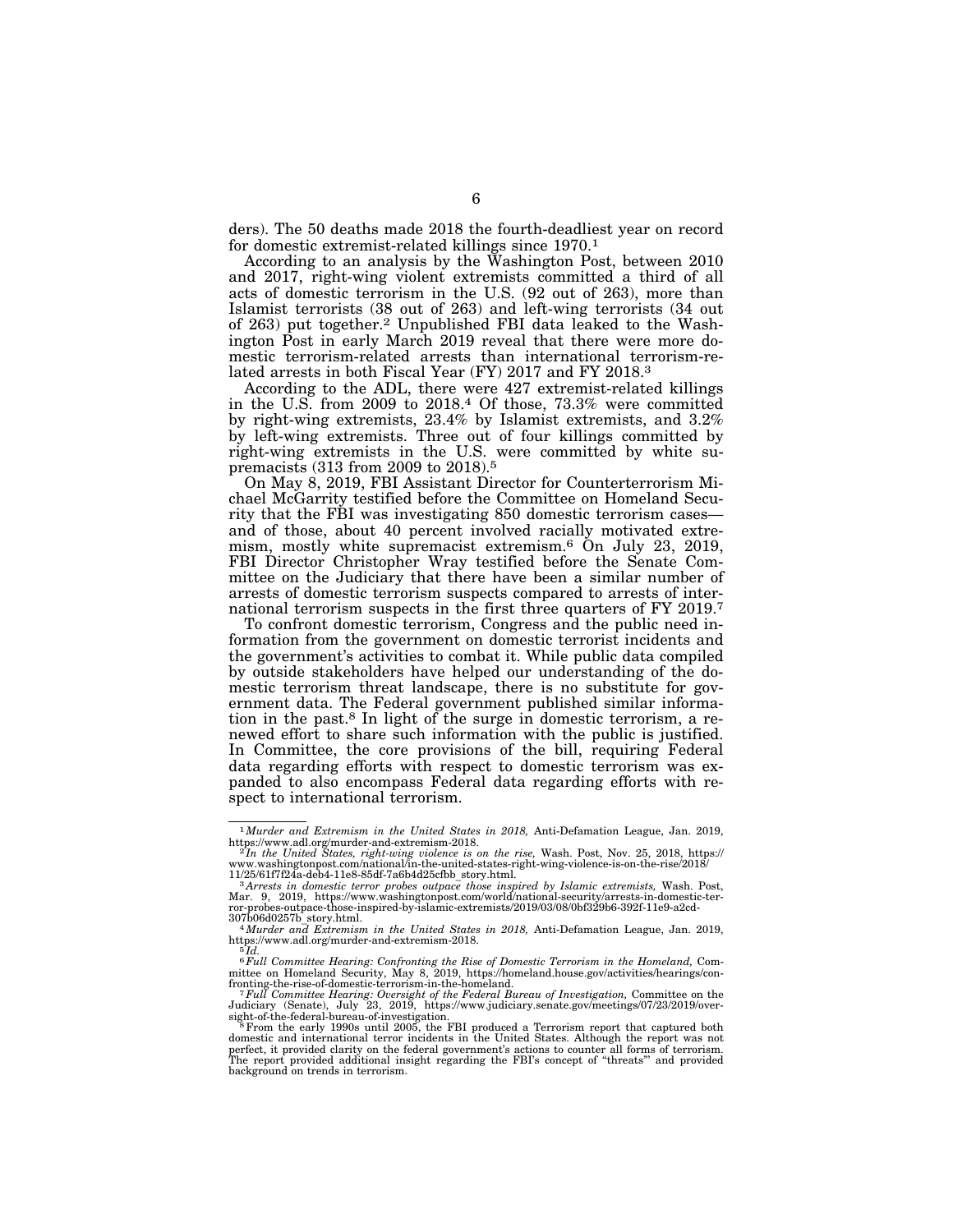Protecting the homeland from domestic terrorism is an urgent and important task. Congress and the public require transparency from the FBI, DOJ, and DHS regarding the domestic terrorist threats we face and how the government is allocating resources to confront domestic terrorism and better understand current and emerging terrorist trends. Enactment of H.R. 3106 will ensure greater transparency on this persistent and growing homeland security threat.

#### HEARINGS

For the purpose of section 103(i) of H. Res 6. Of the 116th Congress the following hearing was used to develop or consider H.R. 3106:

On May 8, 2019, the Committee on Homeland Security held a hearing entitled ''Confronting the Rise of Domestic Terrorism in the Homeland.'' Committee Members received testimony from the following witnesses: Brad Wiegmann, Deputy Assistant Attorney General, National Security Division, Department of Justice (DOJ); Michael McGarrity, Assistant Director for Counterterrorism, Federal Bureau of Investigation (FBI); and Brian Murphy, Principal Deputy Undersecretary for Intelligence & Analysis, Department of Homeland Security (DHS). Witnesses provided testimony regarding the threat of domestic terrorism and what their agencies are doing with federal, state, and local partners to counter these threats.

At this hearing, FBI Assistant Director McGarrity offered the following testimony: ''We believe domestic terrorists pose a present and persistent threat of violence and economic harm to the United States; in fact, there have been more arrests and deaths caused by domestic terrorists than international terrorists in recent years.'' Similarly, Deputy Assistant Attorney General Wiegmann also stated: ''Domestic terrorism continues to pose a significant threat to the public, as a number of recent attacks and plots amply demonstrate. . . . [W]here an individual tries to impose or promote an ideology through acts of violence, often on a mass scale, those acts can be among the most serious crimes we confront as a society. We have seen individuals conduct domestic terror attacks too many times, whether motivated by anti-government animus, racism, or other ideologies.''

### COMMITTEE CONSIDERATION

The Committee met on July 17, 2019, with a quorum being present, to consider H.R. 3106 and ordered the measure to be reported to the House with a favorable recommendation, as amendment, by unanimous consent.

The following amendment was offered and agreed to by unanimous consent:

An amendment in the nature of a substitute offered by Mr. King.

#### COMMITTEE VOTES

Clause 3(b) of rule XIII of the Rules of the House of Representatives requires the Committee to list the recorded votes on the motion to report legislation and amendments thereto.

No recorded votes were requested during consideration of H.R. 3106.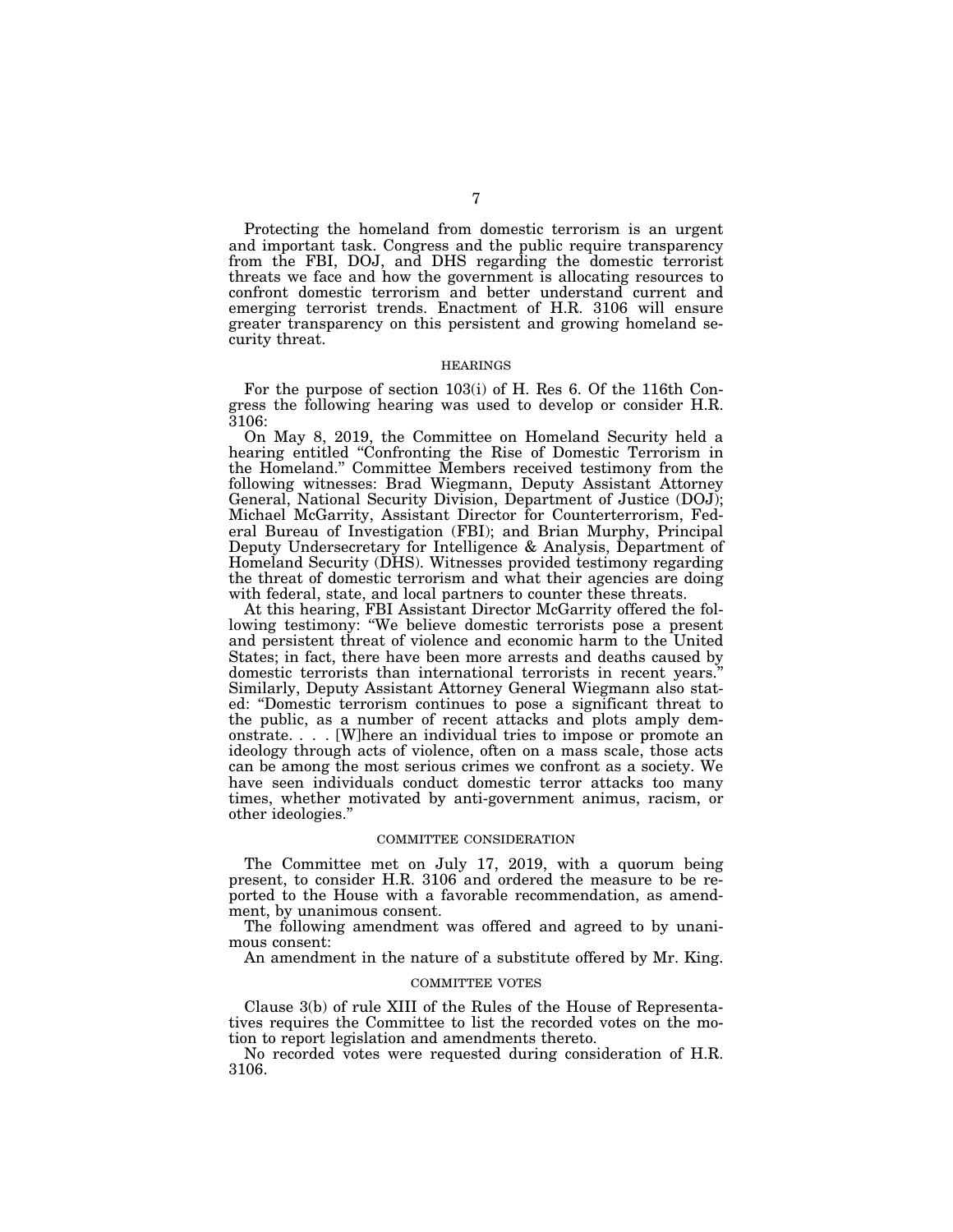### COMMITTEE OVERSIGHT FINDINGS

In compliance with clause  $3(c)(1)$  of rule XIII of the Rules of the House of Representatives, the Committee advises that the findings and recommendations of the Committee, based on oversight activities under clause  $2(b)(1)$  of rule X of the Rules of the House of Representatives, are incorporated in the descriptive portions of this report.

### CONGRESSIONAL BUDGET OFFICE ESTIMATE NEW BUDGET AUTHORITY, ENTITLEMENT AUTHORITY, AND TAX EXPENDITURES

With respect to the requirements of clause  $3(c)(2)$  of rule XIII of the Rules of the House of Representatives and section 308(a) of the Congressional Budget Act of 1974 and with respect to requirements of clause  $(3)(c)(3)$  of rule XIII of the Rules of the House of Representatives and section 402 of the Congressional Budget Act of 1974, The Committee adopts as its own the cost estimate prepared by the Director of the Congressional Budget Office.

### U.S. CONGRESS, CONGRESSIONAL BUDGET OFFICE, *Washington, DC, August 7, 2019.*

Hon. BENNIE G. THOMPSON,

*Chairman, Commiittee on Homeland Security, House of Representatives, Washington, DC.* 

DEAR MR. CHAIRMAN: The Congressional Budget Office has prepared the enclosed cost estimate for H.R. 3106, the Domestic and International Terrorism DATA Act.

If you wish further details on this estimate, we will be pleased to provide them. The CBO staff contact is Mark Grabowicz.

Sincerely,

## PHILLIP L. SWAGEL, *Director.*

Enclosure.

| As ordered reported by the House Committee on Homeland Security on July 17, 2019 |      |                                     |               |  |  |  |
|----------------------------------------------------------------------------------|------|-------------------------------------|---------------|--|--|--|
| By Fiscal Year, Millions of Dollars                                              | 2019 | 2019-2024                           | 2019-2029     |  |  |  |
| Direct Spending (Outlays)                                                        |      |                                     |               |  |  |  |
| Revenues                                                                         | o    |                                     | n             |  |  |  |
| Deficit Effect                                                                   | n    |                                     | o             |  |  |  |
| <b>Spending Subject to</b><br><b>Appropriation (Outlays)</b>                     | o    | 12                                  | not estimated |  |  |  |
| Statutory Pay-as-you-go<br>procedures apply?                                     | No.  | <b>Mandate Effects</b>              |               |  |  |  |
| Increases on-budget deficits in any<br>of the four consecutive 10-year           | No.  | Contains intergovernmental mandate? | No.           |  |  |  |
| periods beginning in 2030?                                                       |      | Contains private-sector mandate?    | No            |  |  |  |

H.R. 3106 would authorize the appropriation of \$2 million annually over the 2020–2026 period for the Department of Homeland Security and the Department of Justice to prepare annual reports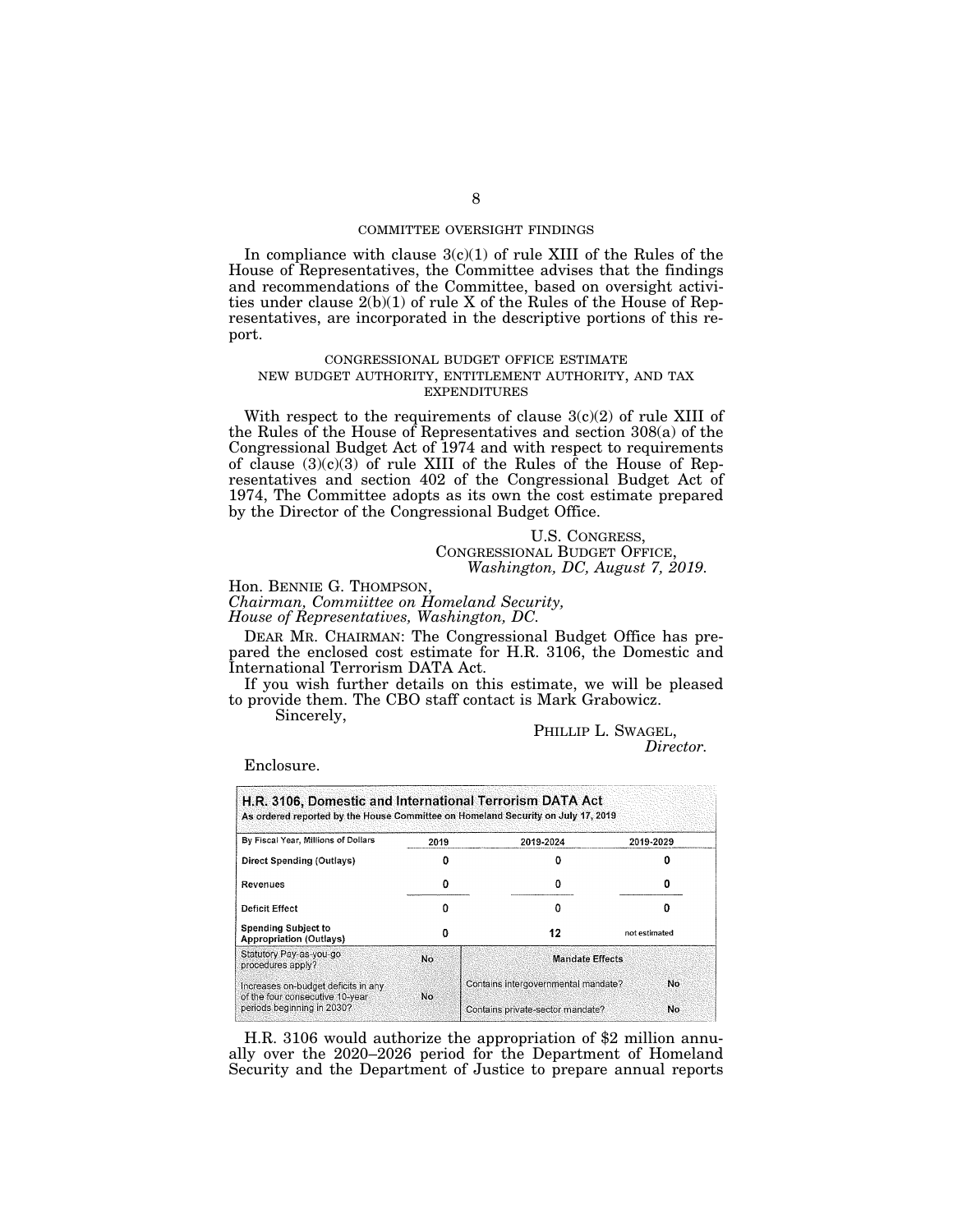on domestic and international terrorism. The bill also would require the Government Accountability Office (GAO) to prepare an annual audit of those reports.

Based on the costs of similar activities, CBO estimates that it would cost about \$500,000 annually for the GAO audits. Assuming appropriation of the authorized and estimated amounts, CB0 estimates that implementing the bill would cost about \$12 million over the 2020–2024 period. Estimated outlays are based on historical spending patterns for these activities. The costs of the legislation (detailed in Table 1) fall within budget functions 750 (administration of justice) and 800 (general government).

TABLE 1.—ESTIMATED INCREASES IN SPENDING SUBJECT TO APPROPRIATION

| By fiscal year, millions of dollars- |      |    |                |  |         |           |  |
|--------------------------------------|------|----|----------------|--|---------|-----------|--|
| 2019                                 | 2020 |    | 2021 2022 2023 |  | 2024    | 2019-2024 |  |
|                                      | 3    |    |                |  | 3 3 3 3 | 12        |  |
|                                      |      | 3. |                |  |         |           |  |

Details may not sum to totals because of rounding.

The CBO staff contact for this estimate is Mark Grabowicz. The estimate was reviewed by H. Samuel Papenfuss, Deputy Assistant Director for Budget Analysis.

### FEDERAL MANDATES STATEMENT

The Committee adopts as its own the cost estimate prepared by the Director of the Congressional Budget Office.

### DUPLICATIVE FEDERAL PROGRAMS

Pursuant to clause 3(c) of rule XIII, the Committee finds that H.R. 3106 does not contain any provision that establishes or reauthorizes a program known to be duplicative of another Federal program.

#### PERFORMANCE GOALS AND OBJECTIVES

With regard to the joint report required under Section 101, the Committee generally expects that the report must include all elements described under Section 101, including information on domestic terrorism and assessments, preliminary investigations, full investigations, indictments, prosecutions, and convictions. The Committee expects the information on domestic terrorism to be disaggregated by the ideology associated with each domestic terrorist incident. In particular, the Committee expects to see a disaggregation of domestic terrorist incidents and assessments, preliminary investigations, full investigations, indictments, prosecutions, and convictions associated with white supremacist extremism. With regard to Section  $101(b)(1)(B)$ , the Committee expects a sufficient level of detail to understand the identification of particular investigative classifications under the umbrella of ''racially motivated violent extremism'' or any similar overarching classification, in order to disaggregate particular sub-types of racially motivated violent extremism, such as white supremacist extremist violence.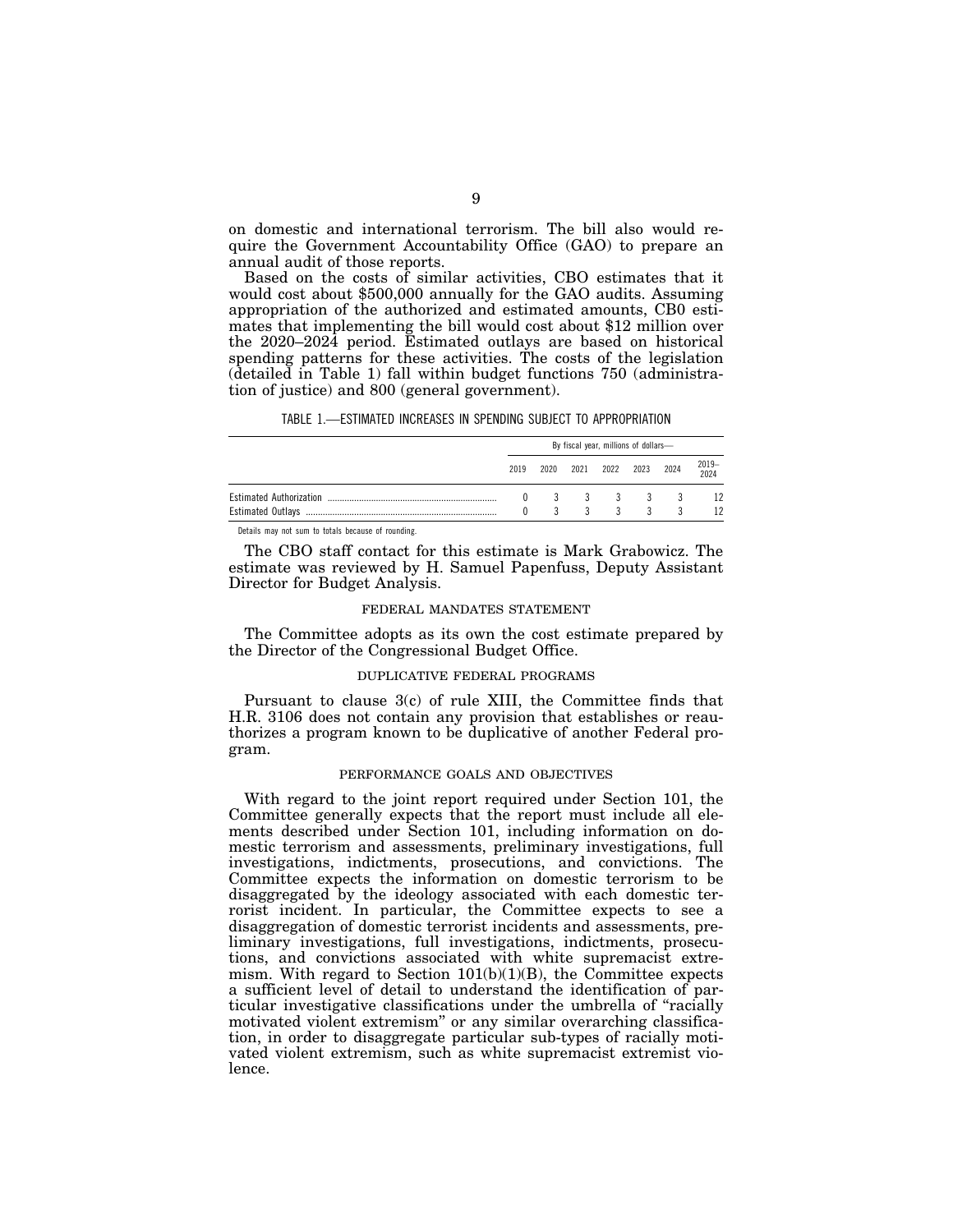With regard to Section 201, the Committee intends for the research required under this section to further Congress and the public's understanding of the transnational networks of domestic terrorist movements, such as white supremacist extremist violence, including the use of online platforms to further domestic terrorism.

#### ADVISORY ON EARMARKS

In compliance with rule XXI of the Rules of the House of Representatives, this bill, as reported, contains no congressional earmarks, limited tax benefits, or limited tariff benefits as defined in clause  $9(d)$ ,  $9(e)$ , or  $9(f)$  of the rule XXI.

### SECTION-BY-SECTION ANALYSIS OF THE LEGISLATION

### *Section 1. Short title*

### *Sec 2. Definitions*

This section provides definitions of the following terms: appropriate congressional committees; Director; domestic terrorism; hate crime; international terrorism; online platform; personally identifiable information; and Secretary.

### Title I—Federal Efforts Against Domestic Terrorism and International Terrorism

### *Sec. 101—Joint domestic terrorism and international terrorism report*

This section requires FBI, DOJ, and DHS to produce an annual, unclassified joint report that provides the following: data on domestic and international terrorist incidents; assessments, investigations, indictments, prosecutions, and convictions with a domestic or international terrorism nexus; and the number of full-time staff working on domestic terrorism employed by DOJ and DHS. This section also requires FBI, DOJ, and DHS to affirm that they have complied with relevant privacy, civil rights, and civil liberties protections in compiling this data and to explain the methodology they use to categorize domestic terrorism.

### *Sec. 102—Annual comptroller general audit of joint report on domestic terrorism and international terrorism*

This section requires the Government Accountability Office to audit the annual reports as well as adherence to privacy, civil rights, and civil liberties protections and the agencies' stated methodologies.

### Title II—Homeland Security Research on Domestic Terrorism and International Terrorism

### *Sec. 201—Research on domestic terrorism and international terrorism*

This section requires DHS' Science and Technology Directorate to study transnational links between groups linked to domestic terrorism in the United States, such as white supremacist extremists, and their counterparts abroad.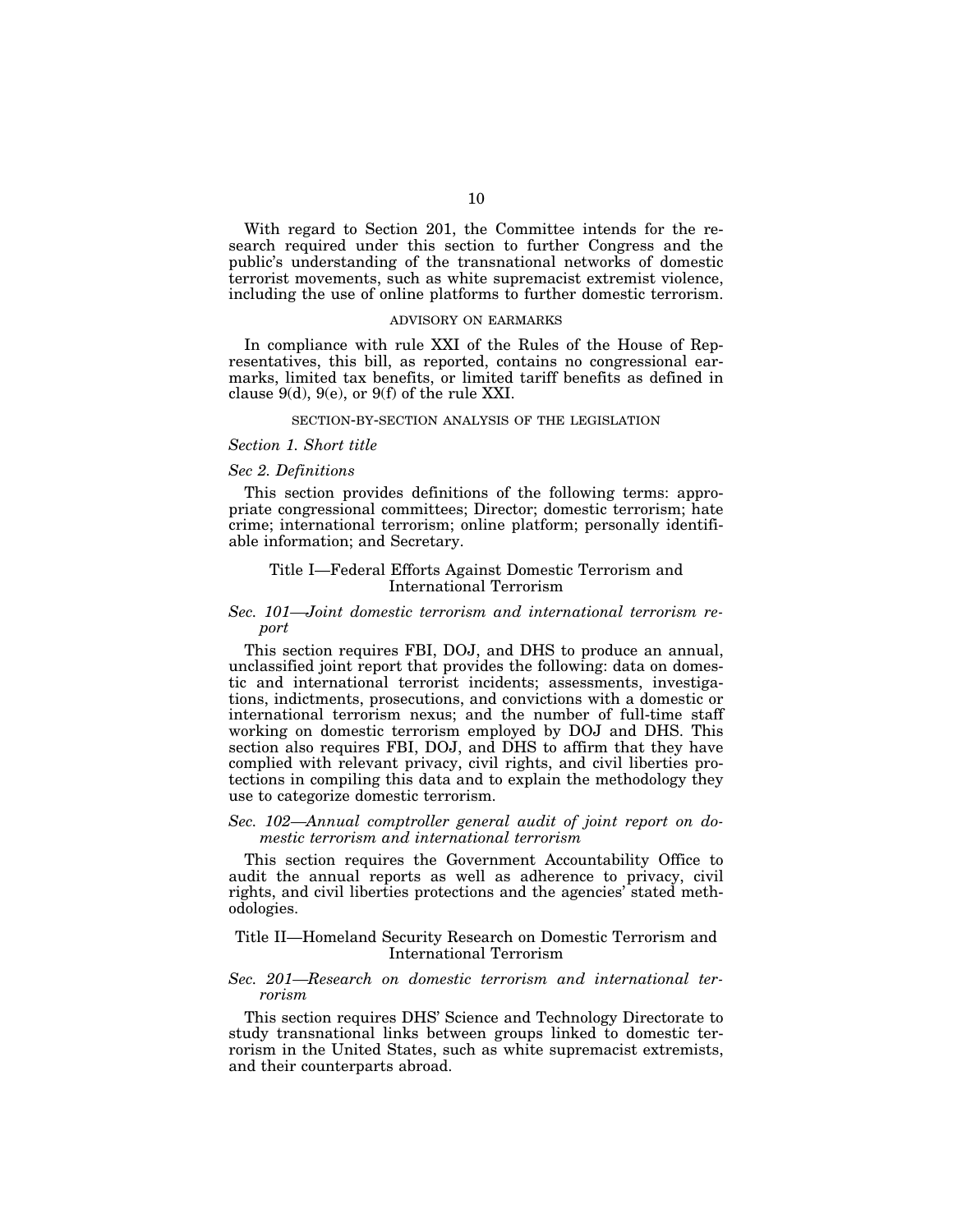### Title III—Authorization of Appropriations and Rules of Construction

### *Sec. 301—Authorization of appropriations*

This section authorizes \$2 million for each of fiscal years 2020 through 2026 to carry out this Act, of which \$1 million is authorized for the joint report required under Section 101 and \$1 million is authorized for the research required under Section 201.

## *Sec. 302—Rules of construction*

This section affirms that nothing in this Act shall infringe upon privacy rights and First Amendment rights. It also affirms that the joint report required under Section 101 must include information related to domestic terrorism. The Committee stresses that submission of a joint without required information regarding domestic terrorism would not fulfill the mandate set forth under Section 101.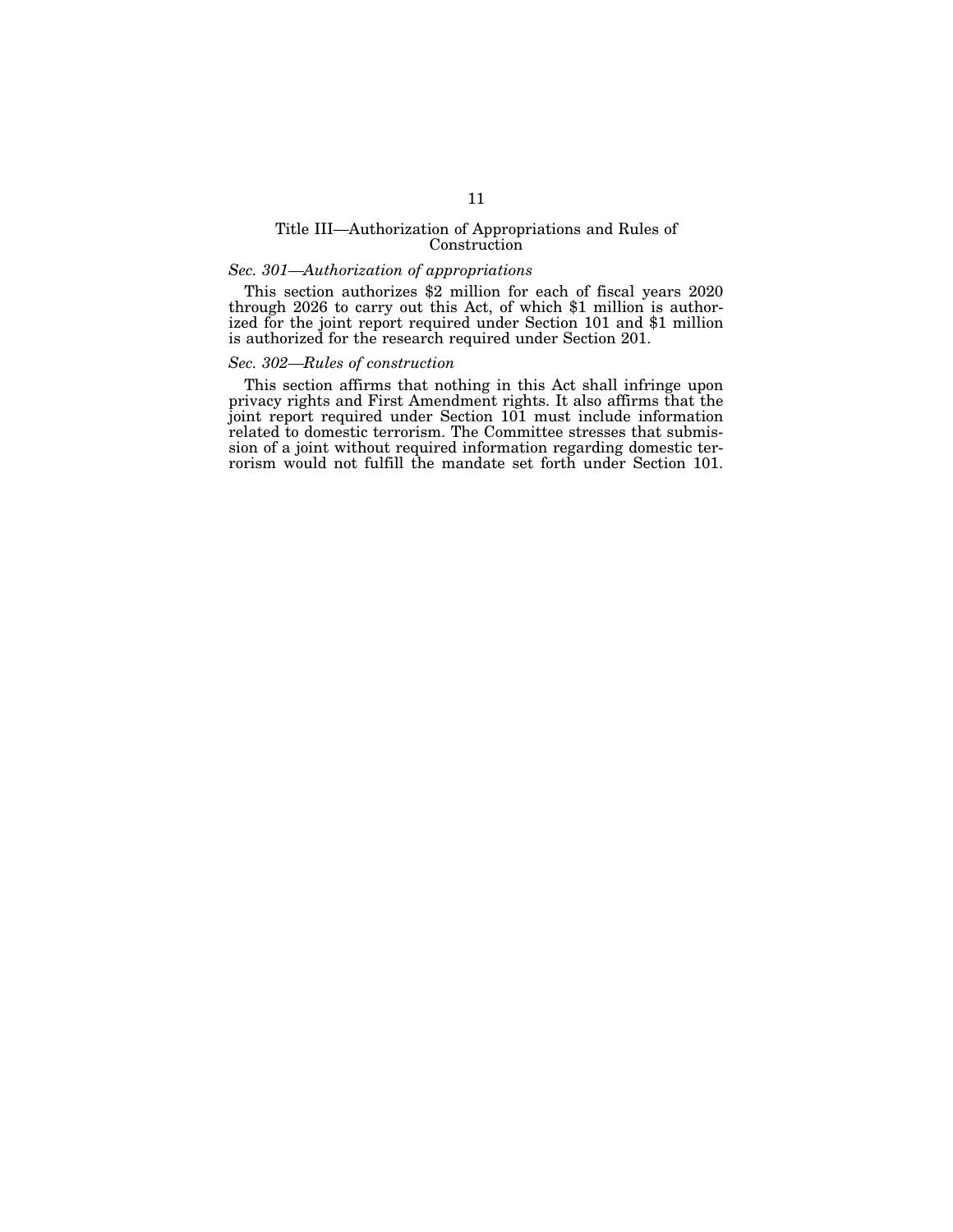JERROLD NADLER, New York

COMMITTEE CORRESPONDENCE

DOUG COLLINS, Georgia<br>RANKING MIMORITY MEMBÉR

# **II.S. House of Representatives** Committee on the Judiciary

*<i>Ullashington, 20 20515-6216* 

Oue Hundred Sixteenth Congress

September 19, 2019

The Honorable Bennie Thompson Chairman Committee on Homeland Security U.S. House of Representatives H2-176 Ford House Office Building Washington, DC 20515

Dear Chairman Thompson:

This is to advise you that the Committee on the Judiciary has now had an opportunity to review the provisions in H. R. 3106, the "Domestic Terrorism DATA Act," that fall within our Rule X jurisdiction. I appreciate your consulting with us on those provisions. The Judiciary Committee has no objection to your including them in the resolution for consideration on the House floor, and to expedite that consideration is willing to forgo action on H.R. 2106, with the understanding that we do not thereby waive any future jurisdictional claim over those provisions or their subject matters.

In the event a House-Senate conference on this or similar legislation is convened, the Judiciary Committee reserves the right to request an appropriate number of conferees to address any concerns with these or similar provisions that may arise in conference.

Please place this letter into the Congressional Record during consideration of the measure on the House floor. Thank you for the cooperative spirit in which you have worked regarding this matter and others between our committees.

Sincerely,<br>*Unolf Nadle*<br>Chairman<br>Chairman Chairman

The Honorable Douglas Collins, Ranking Member, Committee on the Judiciary The Honorable Thomas J. Wickham, Jr., Parliamentarian  $\mathbf{c}$ : The Honorable Michael Rogers, Ranking Member, Committee on Homeland Security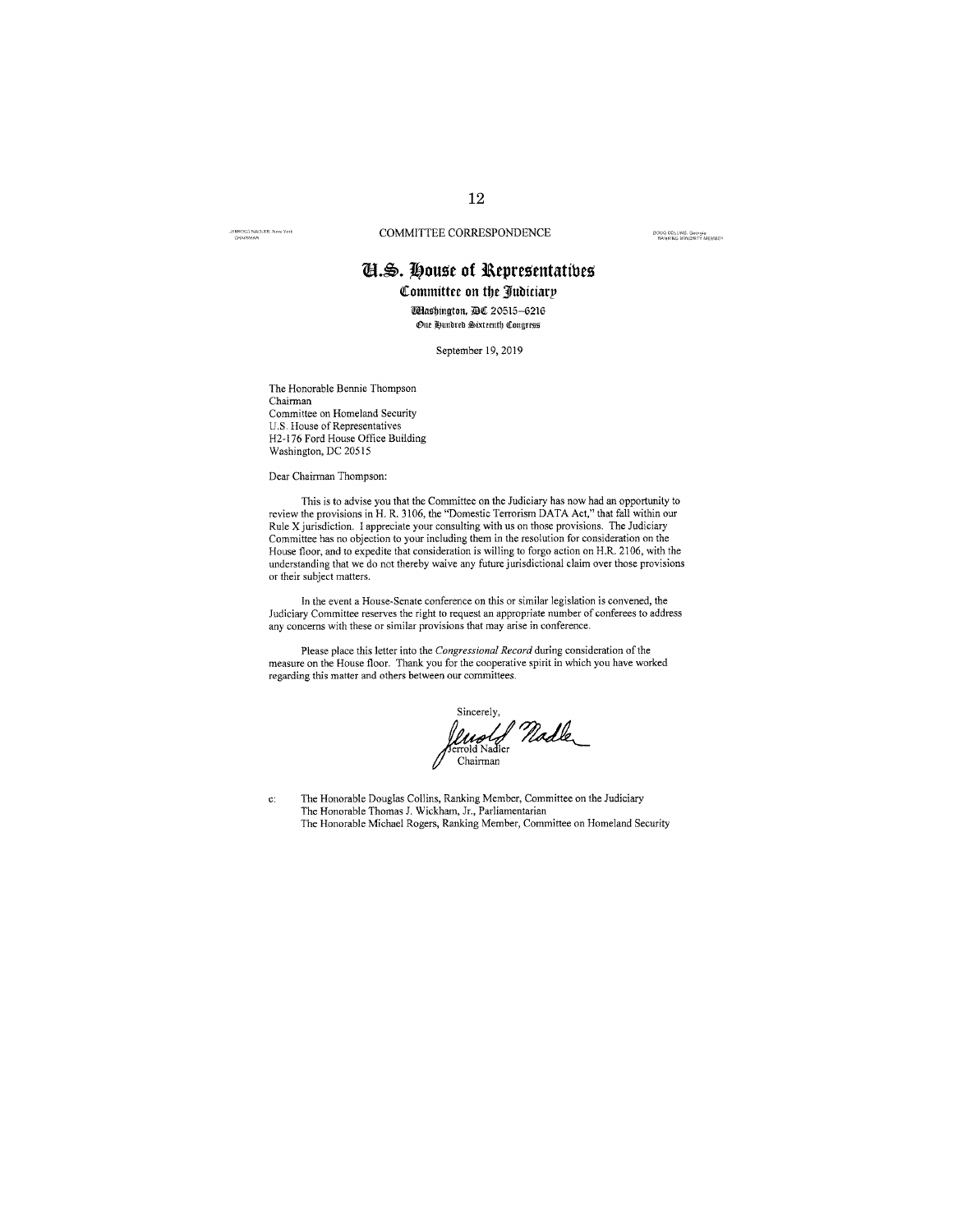**VIE G. THOMPSON, MISSISSIPPI** 



13

MIKE ROGERS, ALABAMA<br>RANKING MEMBER

## One Hundred Sixteenth Congress Committee on Homeland Security U.S. House of Representatives Washington, DC 20515

September 18, 2019

The Honorable Jerrold Nadler Chairman

Committee on the Judiciary 2138 Rayburn House Office Building U.S. House of Representatives<br>Washington, DC 20515

Dear Chairman Nadler:

Thank you for your letter regarding H.R. 3106, the "Domestic Terrorism DATA Act." The Committee on Homeland Security recognizes that the Committee on the Judiciary has a jurisdictional interest in H.R. 3106, and I appreciate your effort to allow this bill to be considered on the House floor.

I concur with you that forgoing action on the bill does not in any way prejudice the Committee on the Judiciary with respect to its jurisdictional prerogatives on this bill or commuted on the January while respect to its jurisdictional prerogatives on this bitter<br>similar legislation in the future, and I would support your effort to seek appointment of an<br>appropriate number of conferees to any Ho legislation.

I will include our letters on H.R. 3106 in the Congressional Record during floor consideration of this bill. I look forward to working with you on this legislation and other matters of great importance to this nation.

Sincerely,

Bennie G. Thompson Chairman

cc: The Honorable Nancy Pelosi, Speaker The Honorable Michael Rogers, Ranking Member The Honorable Tom Wickham, Parliamentarian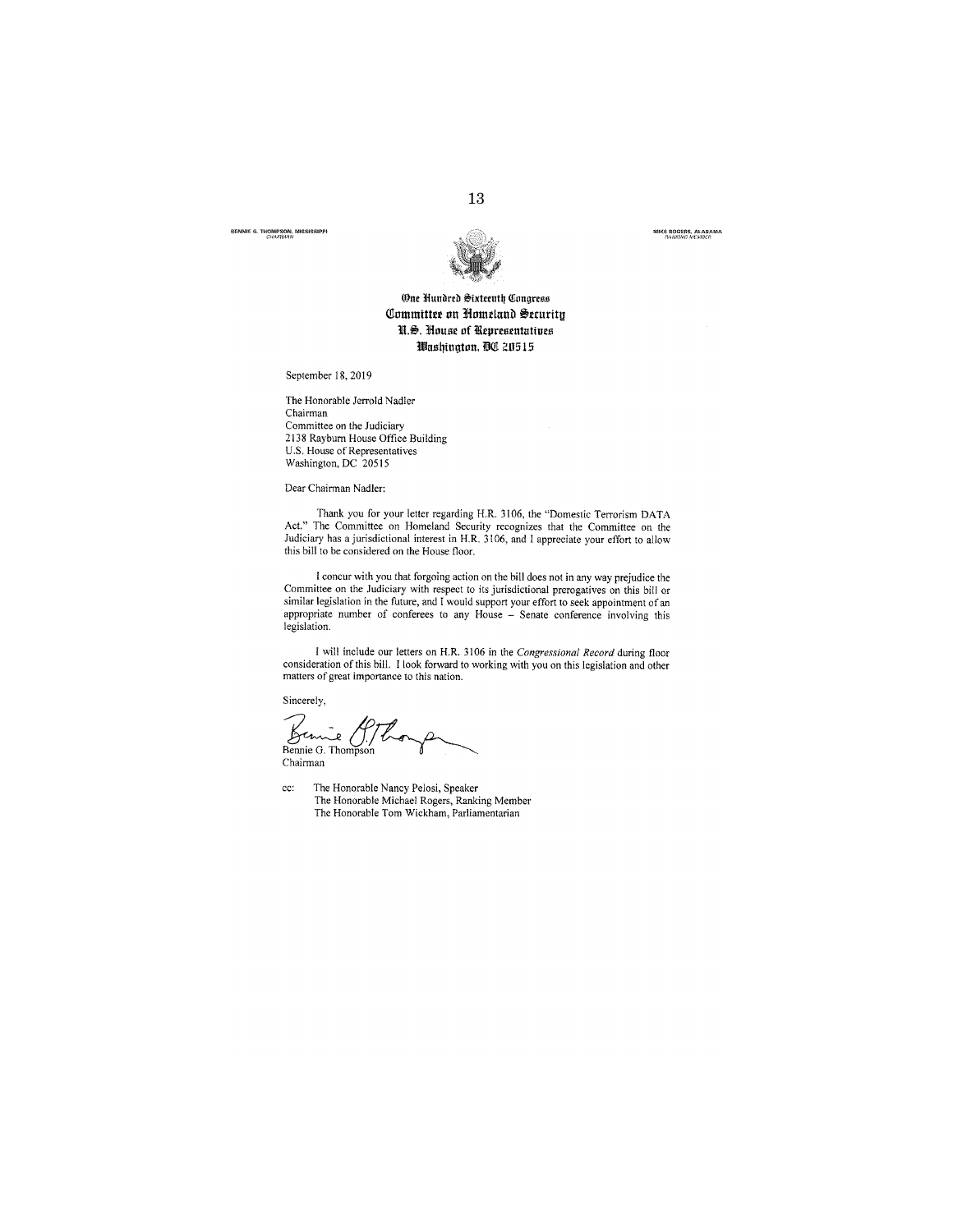## MINORITY VIEWS

On July 17, 2019, the Committee on Homeland Security favorably reported H.R. 3106, as amended, with bipartisan support. Committee Republicans supported the Amendment in the Nature of a Substitute (ANS) offered by Congressman Pete King (R–NY). The ANS addressed several shortfalls in the legislation, which would have resulted in stand-alone reporting and research efforts into domestic terrorism threats. A vital lesson from the September 11, 2001 terror attacks is that that the government cannot have a siloed approach to homeland security threats. The ANS ensured that the reporting and research frameworks established in the bill include both domestic and international terrorism threats.

There is bipartisan agreement on the need for more reliable public reporting on both domestic and international terror threats to the homeland. The report mandated in the legislation requires the Department of Homeland Security (DHS), the Federal Bureau of Investigation (FBI), and the Department of Justice (DOJ) to produce an annual report for six years on a number of investigative aspects of domestic and international terrorism. The FBI and DOJ are the lead agencies for investigating and prosecuting terrorism. It is not clear why DHS was included as a lead agency in the report, but Republican Members do support a coordinated approach to Federal efforts to counter both domestic and international terrorism. As this legislation moves through the legislative process, appropriate agency involvement and the specific elements required in the report should be further assessed. Additionally, DHS, FBI, and DOJ have indicated that they have additional comments on the legislation, and we encourage further meetings with these agencies to ensure the legislation includes their feedback.

We soundly denounce acts of domestic terrorism and support efforts to better track and counter this threat. Attacks like those that occurred at the Chabad of Poway synagogue, a store in El Paso, Texas, a busy street in Dayton, Ohio, and the Dar-ul-Arqam mosque, among others, are horrific and have been rightly condemned. However, it's important to note that acts of domestic terrorism are perpetrated by individuals radicalized by extremist ideologies from both the right and the left. In fact, just this summer, there were at least two acts of violence linked to the radical left-wing group, Antifa. On June 29, 2019, competing rallies in Portland, Oregon led to confrontations between the Proud Boys, Rose City Antifa, journalists and law enforcement. According to media reports, at least eight people, including law enforcement, were treated by medics at the scene and three additional individuals were taken to local hospitals. On July 13, 2019, a self-described Antifa member ignited a vehicle and fired upon an Immigration and Customs Enforcement facility in Tacoma, Washington.